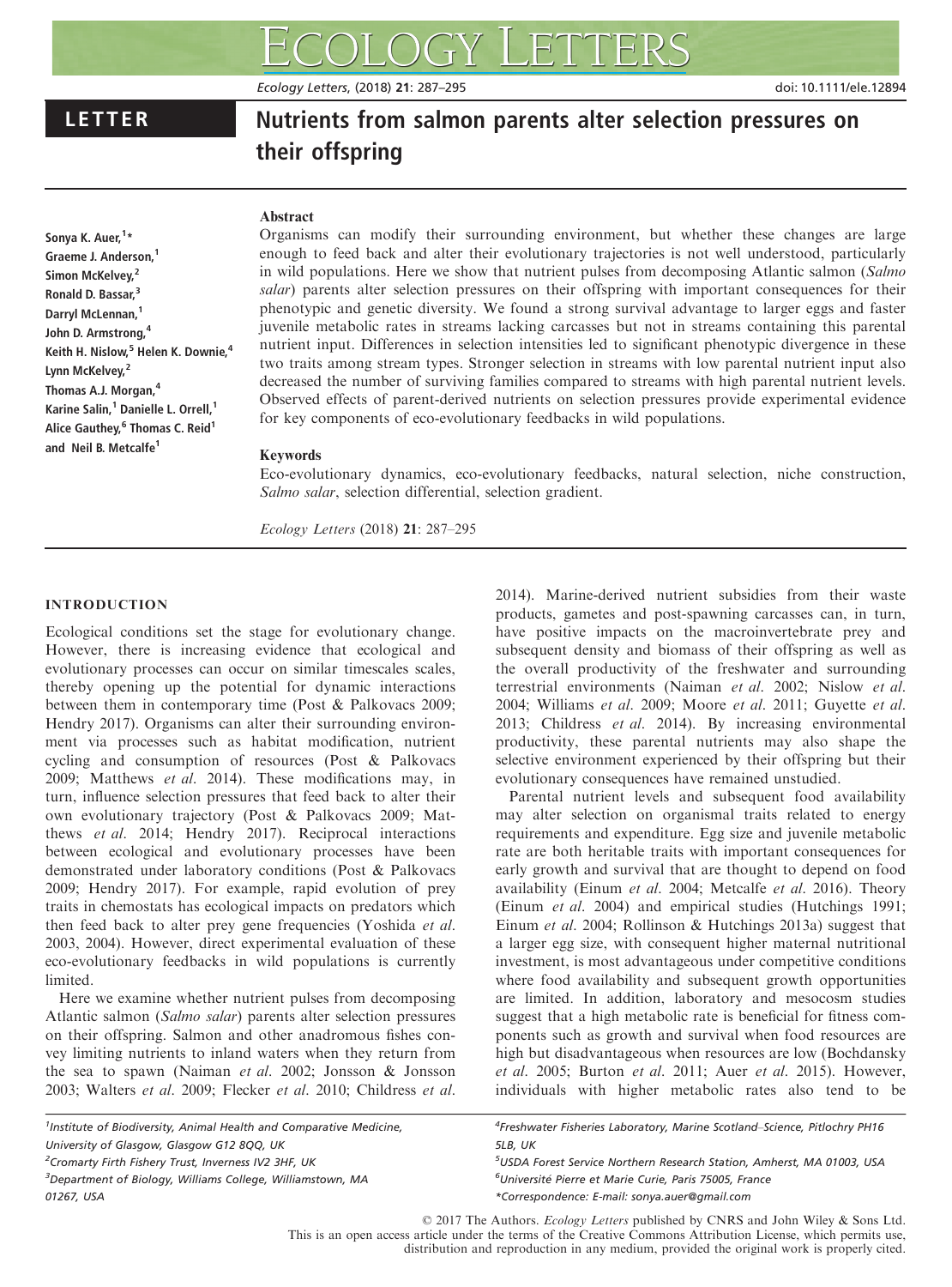dominant and secure preferential access to food (Reid et al. 2011; Metcalfe et al. 2016), potentially resulting in stronger selection for high metabolic rates in energy-limited environments. Decreased parental nutrient input and associated decreases in prey availability may therefore select for larger egg size, but either lower or higher metabolic rates depending on the relative importance of energy conservation vs. priority of access to food. However, these hypotheses have not yet been examined experimentally in the wild.

We examined survival selection on egg size and juvenile metabolic rates in wild Atlantic salmon (Salmo salar) populations subjected to manipulated levels of marine-derived parental nutrients in replicate tributary streams of the River Conon, northern Scotland (Fig. S1, Table S1). Nutrient levels in this system are currently reduced due to a net export of nutrients caused by reduced nutrient input (import via eggs but not adults) relative to nutrient export via emigration of juveniles stocked as eggs (Nislow *et al.* 2004). We selected 300  $m<sup>2</sup>$ reaches in 10 study streams with similar habitat and added analogue carcasses in the form of dried hatchery salmon pellets (Wipfli et al. 2004) to these reaches in five of the selected streams to increase nutrients to levels traditionally supported by the death and decomposition of post-spawning parents ('high nutrient' streams hereafter). The remaining five streams served as reference sites ('low nutrient' streams hereafter). We then planted eggs from full-sibling salmon families in equal distribution and density across these same reaches in all 10 study streams. The impact of parental nutrients was assessed first by measuring the biomass and abundance of macroinvertebrates in the size range consumed by juvenile salmon. We measured egg mass in a subset of eggs from each family and measured standard (= minimum) and maximum metabolic rates (Auer *et al.* 2017) in juveniles reared from a second subset of eggs retained in the laboratory. We then combined these family level estimates with measurements of family level eggto-juvenile survival over a four-month period in the wild to compare selection gradients for egg size and metabolic rates and subsequent phenotypic and genetic diversity between streams with low and high parental nutrient levels.

#### METHODS

#### Study sites

Study sites were small headwater streams surrounded primarily by open moorland and some pastureland in northern Scotland (Nislow *et al.* 2004). In each stream, a 300 m<sup>2</sup> section was selected for the study area (75–100 m in length depending on stream wet width; see Table S1). Streams drained into the Rivers Blackwater, Bran and Meig that form part of the greater River Conon catchment (Fig. S1, Table S1). All four of these rivers have been dammed to varying extents as part of a larger hydroelectric power scheme set up during the mid-20th century (Williams 2007). Since that time a small number of returning adult salmon successfully navigate the dam lifts and ladders each year, but none migrate far enough upstream to spawn in these study areas (Gowans et al. 2003). Atlantic salmon (stocked as eggs) and resident brown trout (Salmo trutta) are the dominant fish species in the system.

## In vitro fertilisation and hatchery rearing of eggs

Fifty-four full sibling families were created within a three-day period in the first week of December 2015. Crosses were made using eggs and sperm from wild returning adult salmon caught in a fish trap at a dam on the River Blackwater (Fig. S1). Adults were fish previously stocked as eggs or unfed fry in the headwaters upstream of the dam where they spent 2-4 years (mean  $\pm$  1 SE: 2.45  $\pm$  0.03 years confirmed by scalimetry for females) before heading to sea. Crosses were random with respect to male age, but we controlled for maternal effects on egg mass by randomly selecting a subset of 30 families with the most frequent maternal life history, where the female had spent only one winter at sea (confirmed by scalimetry). A small portion of the adipose fin was clipped and preserved in 100% ethanol for later DNA analysis (see below). A sample of eggs from each clutch was preserved in a 5% buffered formalin solution (Fleming & Ng 1987) for later determination of mean egg mass per family. The remaining fertilised eggs were then transported to a nearby hatchery where they were reared in family specific trays but under identical water and temperature conditions.

#### Planting out eggs and analogue carcasses

On reaching the eyed stage, 100 eggs from each of the 30 families were collected and transferred to a tray for each of the 10 streams. Eggs were then planted out in each stream in late February/early March 2016 (Table S1). Each 300  $m^2$  stream section received a total of 3000 eggs (100 from each of the 30 families), equating to a density of 10 eggs  $m^{-2}$  and matching typical spawning densities (Fleming 1996). Eggs were deposited in eight artificial nests, as detailed in (McLennan et al. 2016), distributed at equidistant locations between the top and bottom of each experimental reach  $(n = 350 \text{ eggs per})$ nest). The remaining 200 eggs were buried beneath the gravel in two Vibert boxes, one at the top and bottom of each experimental reach ( $n = 100$  eggs per box), to assess hatching success. The Vibert boxes were empty when recovered in late May/early June 2016 during the time of macroinvertebrate sampling (see below), indicating that no egg mortalities had occurred after their deposition in the stream.

Analogue carcasses were added to five of the study streams (selected randomly) at the time of egg planting. Analogue carcasses were composed of dried hatchery salmon pellets (Coral 2000 + 40PAX B12 60% marine-derived fish-based nutrients, Skretting, Invergordon UK) that have a similar nutritional content and decay rate to salmon carcasses (Pearsons et al. 2007). Each of the five streams received five 3-kg carcass analogues to simulate the death and decomposition of approximately 25 adult salmon carcasses, an amount similar to or less than that used in other nutrient supplementation experiments in nutrient poor Atlantic salmon streams (Williams et al. 2009; Guyette et al. 2013, 2014). Carcass analogues were buried at equidistant points along each experimental reach. HOBO temperature data loggers (Onset Computer Corporation, Bourne MA, USA) were placed in each stream at the time of egg deposition and programmed to record the temperature every 4 h.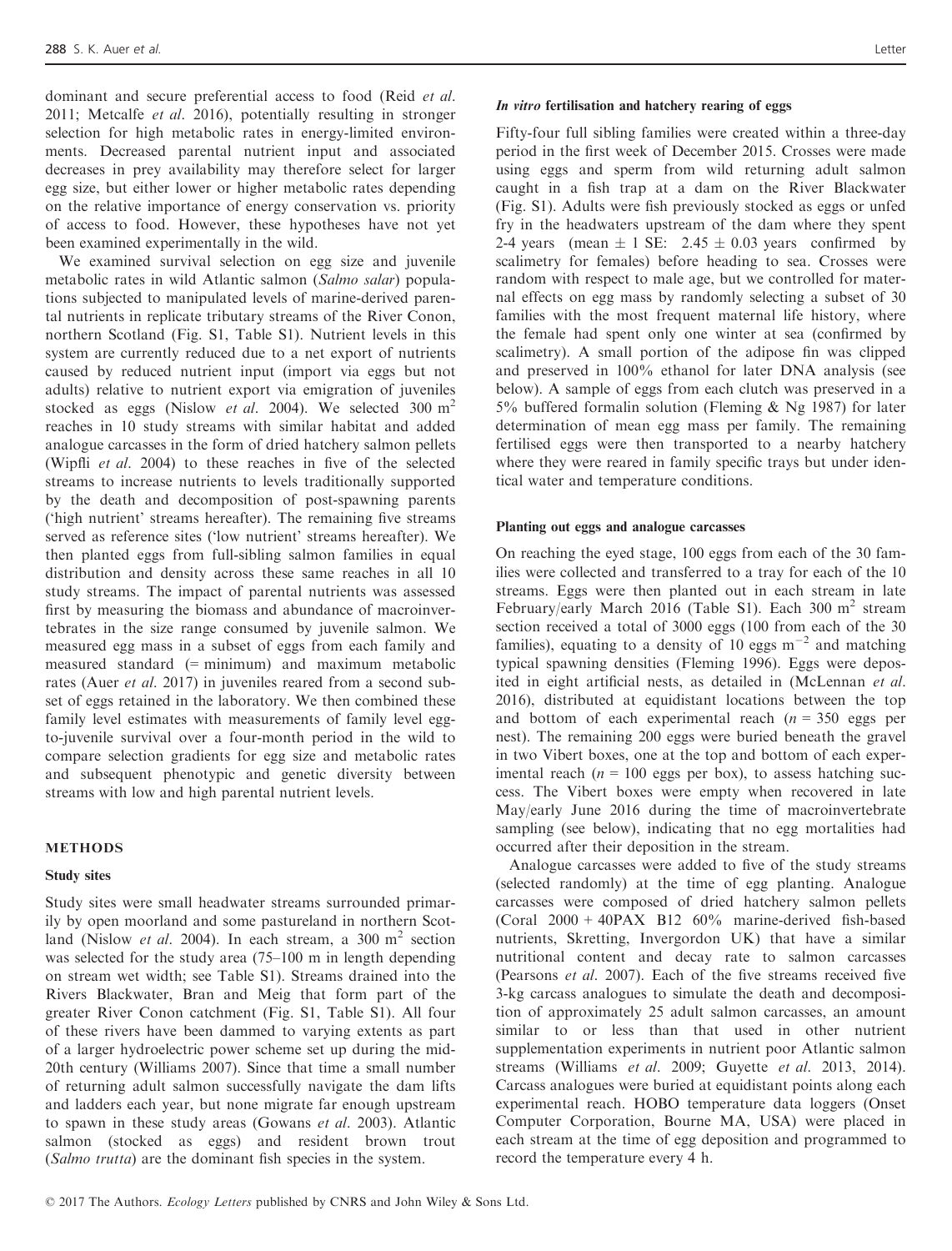### Metabolic rates

Metabolic rates were measured in a subset of siblings from each of the 30 focal families that were transferred during the egg stage in late February 2016 and raised to the fry stage in a laboratory at the University of Glasgow. Metabolic rates were measured at 12°C over a 10-day period during the last 2 weeks of June 2016, when fry were approximately 2 months old  $(n = 10$  fry per family). Standard metabolic rate was measured over a 20 h period as the rate of oxygen consumption using continuous flow-through respirometry, following methods described in (Auer et al. 2015). Maximum metabolic rate was then determined using an exhaustive chase protocol followed immediately by measurement of oxygen consumption during the recovery period using closed-system respirometry, following Auer et al. (2015). After their metabolic rate measurements, fish were weighed  $(\pm 1.0 \text{ mg})$  and measured for body length  $(\pm 0.01 \text{ mm})$  under a mild anaesthetic (Benzocaine 40 mg  $L^{-1}$ ). Metabolic rates were then standardised to a common body size of 1 g. At the time of measurement, fry in the laboratory were on average slightly smaller but within the size range of their siblings captured roughly 3–4 weeks later in the field (mean fork length  $\pm$  1 SE: lab: 39.24  $\pm$  0.17 mm, range 29.90–46.80;  $n = 300$ ; field:  $48.17 \pm 0.20$  mm, range 26.92– 70.20;  $n = 1246$ ). Measurements at 12°C approximated the mean daily water temperature in the field (range: 10.8 to  $14.4$ °C) at that time (Fig. S3).

#### Macroinvertebrate abundance and biomass

Macroinvertebrates were sampled from late May to early June 2016 by electro-bugging (Taylor *et al.* 2001) three contiguous locations at each of three positions (0, 25 and 50 m up from the downstream limit of the experimental reach) in each of the 10 streams. Invertebrates were shocked (60-s pulse) using a 500 W electrofishing backpack system (E-fish ltd, Grangeover-Sands, UK; 350 V, 60 Hz and a 10% duty cycle) and trapped in a Surber sampler  $(250 \mu m)$  filter; EFE and GB Nets, Totnes, UK) placed on the substrate directly downstream from the anode (Taylor et al. 2001). Macroinvertebrates from each of the three pulsed samples were preserved together in 70% ethanol, and later identified to the family level under a dissecting scope, counted to determine numerical abundance, and measured to the nearest 0.5 mm in length to determine their dry weight and total biomass (Bird & Prairie 1985). Biomass was determined using published length-mass regressions for the relationship between dry mass and length for each taxonomic family (Table S3; Benke et al. 1999). Abundance and biomass were defined as catch per unit effort since the area upstream from the anode was not blocked off. Gape size limits the size of prey that juvenile salmon can consume (Wankowski 1979), so only macroinvertebrates equal to or smaller than 1 mm in width (the maximum size that could be ingested by first feeding juveniles; Wankowski 1979) were included in estimates of prey abundance and biomass. These included members of the Baetidae, Ephemerellidae, Chironomidae and Simuliidae families, all of which are prey items for juvenile salmon in this and other populations (Mills 1964; Maitland 1965).

### Recapture of wild juvenile salmon

Surviving wild fry were captured by electro-fishing over a 2 week period in July 2016 (Table S1). At each stream, at least two 12 m sections of riffle habitat within each of the experimental reaches were electro-fished with three passes per section to estimate fish density. The rest of each experimental reach was also electro-fished (generally 1 pass) to increase family level sample sizes needed to estimate survival. Fish were weighed  $(\pm 1.0 \text{ mg})$  and measured for body length  $(\pm 0.01 \text{ mm})$  under a mild anaesthetic (clove oil 20 ppm). In addition, a small portion of their anal fin was clipped and stored in ethanol for later parental assignment (see below). The density of salmon fry was estimated using Microfish (Van Deventer & Platts 1989). Small numbers of older year classes of juvenile salmon (immigrants from neighbouring stocked streams) and trout were also captured in nine of ten study streams (Table S1), but the densities (number captured per square metre area) of these parr did not differ among streams with low vs. high parental nutrients ( $P = 0.309$ ).

### Genotyping and parental assignment

Captured fry were genotyped and assigned to a specific focal family by commercial suppliers (Landcatch Natural Selection Ltd, Stirling, Scotland) using a panel of markers customised for internal use. DNA was extracted from the fin clips of all parental fish and recaptured offspring using an E-Z 96 tissue DNA Tissue kit (Omega Bio-Tek, Norcross, Georgia, USA) following the manufacturer's protocol. Genotyping was performed using a panel of 110 informative SNP markers scattered across the genome. Individual end point PCR assays were designed and developed (KASP TM technology, UK) for the genotyping of samples. Parentage assignment by exclusion was carried out blind to experimental treatments with the programme Vitassign 8.3 (Vandeputte et al. 2006) with some modifications to allow the analysis of more than 100 markers. Of the 1272 juvenile salmon captured, 1246 (98.0%) were uniquely assigned to one of the full sibling 30 families. Of those not assigned, 10 samples were crosses between two focal families likely caused by milt contamination. In addition, no samples were assigned to one focal family, whereas 16 samples were not assigned to any family, an error that occurred either because the family was mislabelled or because eggs from a non-focal family in the hatchery were mistakenly planted out in the field. Individuals that were not fully assigned to a focal family were included in estimates of fry density and biomass but excluded from all other analyses (hence  $n = 29$  families in some analyses).

#### Statistical analyses

We tested the effects of parental nutrient levels on juvenile salmon and their macroinvertebrate prey using general linear and linear mixed models. Since residuals were not normally distributed for most dependent variables, we used a hierarchical bootstrapping approach to generate mean effects and P-values in all analyses except those for selection gradients and differentials (Ader & Ader 2008). For analyses of dependent variables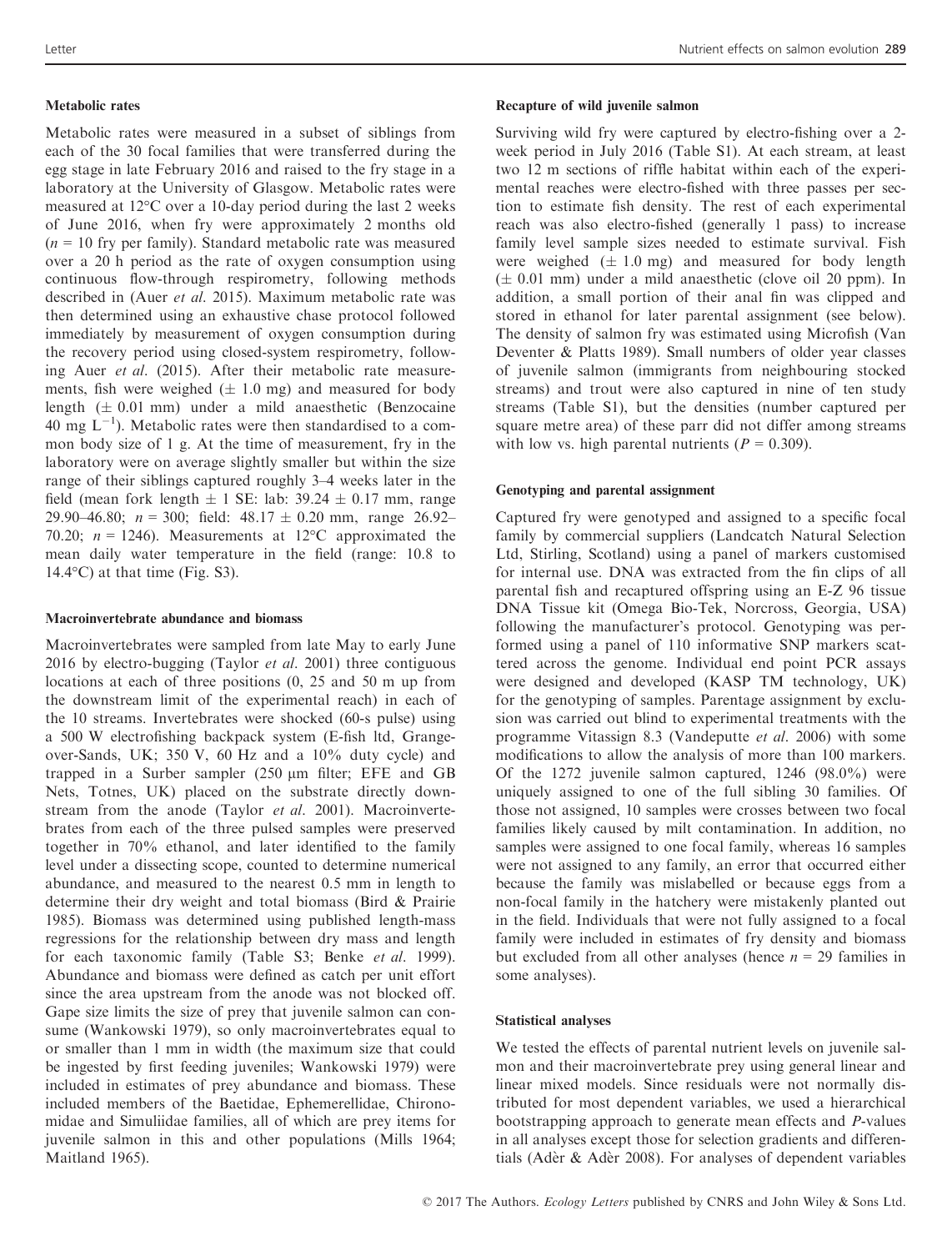that were measured more than once in each stream – including macroinvertebrate abundance and biomass; fish length, density and biomass; and post-selection means for egg mass, standard metabolic rate and maximum metabolic rate – we used linear mixed models with treatment (low vs. high parental nutrients) as a categorical fixed effect and stream as a random effect on the intercept. The bootstrap procedure for these analyses involved first sampling with replacement among values within each stream. Next, streams were sampled within treatments. The models were rerun 20 000 times, each time using a different sample of the data. Significance values were then calculated as a two-tailed P-value from the bootstrapped distribution of the treatment effect. Egg mass and maximum metabolic rate had an effect on survival (see Results) that might be explained by their effects on growth. To further tease apart these effects, we ran a model for growth that was similar to the above analyses except that we included egg mass, maximum metabolic rate and their interactions with treatment as fixed effects and family and stream as random effects.

To compare mean family diversity among stream types, we used a general linear model with treatment included as a fixed categorical effect. The bootstrap procedure for this analysis involved sampling, with replacement, values from each of the treatments and running the model with this resampled data. The model was rerun 20 000 times, each time using a different sample of the data. Significance of the effect of the nutrient level was then calculated as a two-tailed P-value from the bootstrapped distribution of the treatment effect. The number of fish captured per stream was included as a covariate in the analysis of family diversity, but was not statistically significant  $(P > 0.05$ ; presumably because similar numbers were collected in each stream) so was dropped from the model. For all analyses using the bootstrapping approach, 20 000 iterations were more than adequate to obtain convergence on the re-sampled parameter estimates.

Survival, analysed as the number of surviving family members, followed a Poisson distribution, so selection differentials and gradients were analysed using generalised mixed models that specified a Poisson distribution and log link and included family and stream as random effects. None of the traits examined were correlated with one another at the family-level (egg mass vs. standard metabolic rate:  $r = 0.31$ ,  $P = 0.106$ ; egg mass vs. maximum metabolic rate:  $r = 0.05$ ,  $P = 0.806$ ; standard metabolic rate vs. maximum metabolic rate:  $r = 0.05, P = 0.785$ .

Finally, we used the same linear mixed model approach as above to test whether the post-selection variances in egg mass, standard metabolic rate, maximum metabolic rate and family level survival differed between streams with low vs. high nutrient levels. Log likelihood tests using the  $\chi^2$  statistic were used to compare the fit of a model that included separate error variances for each treatment (low and high nutrients) vs. a reduced model that included a common variance. All tests were considered statistically significant when  $P \leq 0.05$ .

### RESULTS

Nutrient levels had important effects on macroinvertebrate prey (Fig. 1). Macroinvertebrate populations in streams with



Figure 1 Macroinvertebrate prey of juvenile Atlantic salmon (Salmo salar) in streams with low (blue,  $n = 5$ ) vs. high (green,  $n = 5$ ) parental nutrient levels. Plotted are raw estimates of (a) total macroinvertebrate abundance and (b) total macroinvertebrate biomass for individual streams (unfilled circles) and the mean (filled circles:  $+1$  SE) across streams within the low vs. high nutrient treatments. Estimates are given as the mean catch per unit effort for 1-min samples taken at three locations at each of 50, 25 and 0 m above the downstream limit of each experimental reach.

low parental nutrients had roughly one-third the abundance  $(P = 0.042,$  Fig. 1a) and biomass  $(P = 0.029,$  Fig. 1b) of streams with high parental nutrient levels, these differences in standing stocks being driven primarily by mayflies in the family Baetidae, a common prey item for juvenile salmon (Fig. S4). Macroinvertebrates were sampled at a critical time when juvenile salmon had only recently emerged from their gravel nests and begun to feed exogenously. As such, nutrient levels also influenced the somatic growth and body condition of the salmon. Specifically, juveniles in the low nutrient streams were smaller ( $P = 0.001$ , Fig. 2a), resulting in a lower total fish biomass relative to streams with high nutrient levels  $(P = 0.044,$  Fig. 2b) despite no differences in density among stream types ( $P = 0.948$ , Fig. 2c).

Nutrient levels also affected the direction and magnitude of selection on two of the three energy-related traits we examined. Specifically, there was strong directional selection for larger egg mass and higher maximum metabolic rate, but not standard metabolic rate, in streams with low parental nutrients (Table 1, Fig. 3, Fig. S5). In contrast, there was no detectable selection on egg mass, standard metabolic rate, or maximum metabolic rate in streams with high parental nutrients (Table 1, Fig. 2). Links between each of egg mass and maximum metabolic rate and survival could be mediated by their effects on growth. Indeed, egg mass had a positive effect on growth in streams with low nutrients  $(P = 0.027)$  but no effect in streams with high nutrient levels ( $P = 0.164$ ). However, there was no effect of maximum metabolic rate on the growth of survivors in streams with either low  $(P = 0.482)$  or high ( $P = 0.459$ ) nutrient levels. In addition, growth rate had no effect on the number of surviving family members in streams with either low ( $P = 0.462$ ) or high ( $P = 0.221$ ) parental nutrients.

Differences in the intensity of selection among streams with low and high parental nutrient input led to rapid divergence at both the phenotypic and genetic level (Fig. 4 and 5). Notably, both the mean ( $P = 0.015$ ) and variance ( $\chi^2 = 12.5$ ,  $P < 0.001$ ) in egg mass were significantly higher among surviving fish in streams with low compared to high nutrient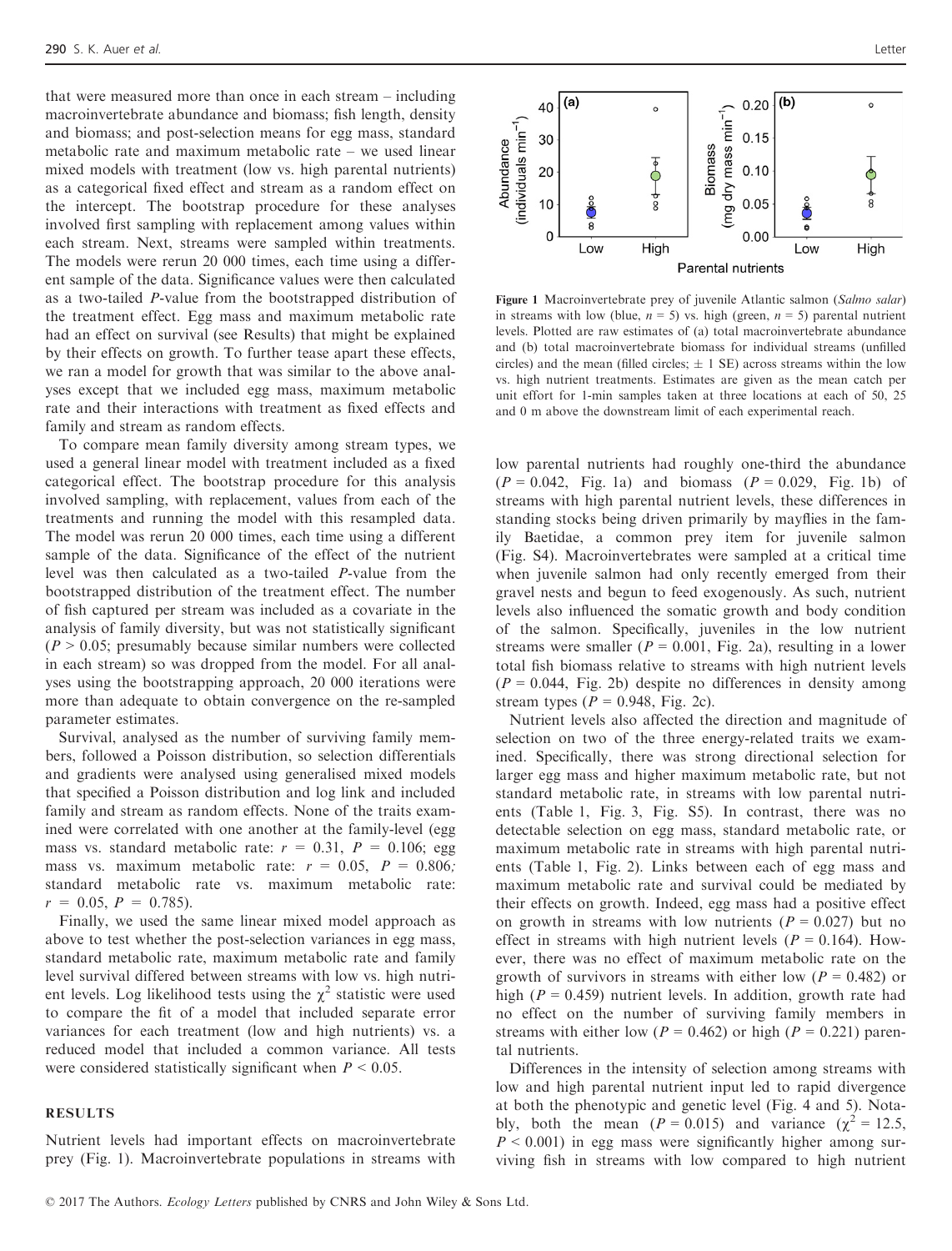

Figure 2 Growth, biomass and density of juvenile Atlantic salmon (Salmo salar) in streams with low (blue,  $n = 5$ ) vs. high (green,  $n = 5$ ) parental nutrient levels. Plotted are raw estimates for mean  $(\pm 1 \text{ SE})$  (a) fork length as a measure of growth, (b) biomass and (c) density for individual streams (unfilled circles) and the mean (filled circles;  $\pm$  1 SE) across streams within the low vs. high nutrient treatments. Fish density was estimated from depletion curves of the number of fish captured during triple-pass electrofishing. Fish biomass was calculated as the product of the average fish body mass and the estimated density for each stream.

levels (Fig. 4a,b). There was no difference in either the mean ( $P = 0.535$ ) or variance ( $\chi^2 = 1.2$ ,  $P = 0.137$ ) of standard metabolic rate between stream types (Fig. 4c,d). In contrast, maximum metabolic rate had a higher mean ( $P = 0.030$ ) but lower variance ( $\chi^2 = 2.7$ ,  $P = 0.050$ ) in streams with low compared to high nutrient levels (Fig. 4e,f). Finally, stronger directional selection led to a lower mean diversity of surviving families ( $P = 0.048$ , Fig. 5a) but a higher variance in family level survival ( $\chi^2$  = 20.35, P < 0.001, Fig. 5b) in low compared to high nutrient streams.

# DISCUSSION

Parental nutrient levels had important ecological effects and evolutionary consequences for offspring. Increases in prey availability, juvenile growth and juvenile biomass are consistent with previous studies of Atlantic salmon populations (Williams et al. 2009; Guyette et al. 2013) and other migratory fish species (Naiman et al. 2002; Childress et al. 2014). However, the evolutionary consequences of parental nutrient

Table 1 Standardised linear selection differentials and gradients  $(\beta \pm 1 \text{ SE})$  for egg-to-juvenile survival  $(\%)$  as a function of egg mass, standard metabolic rate (SMR) and maximum metabolic rate (MMR) of Atlantic salmon (Salmo salar) in streams with low vs. high levels of parental nutrients. Statistics are for tests of the difference of each differential and gradient (a) from zero and (b) between low and high nutrient streams. Differentials were calculated from generalised linear mixed models run separately for each trait while gradients were calculated from a generalised model including all traits as predictors of survival. Egg mass, SMR and MMR were not correlated with one another (see Methods), so selection differentials for all three traits showed qualitatively similar patterns to selection gradients. In addition, none of the quadratic selection gradients or differentials were statistically significant (see Table S2). Metabolic rates were standardised to a common body mass of 1 g prior to analyses.

|                          | Selection differential            |         |                  | Selection gradient |                  |                  |
|--------------------------|-----------------------------------|---------|------------------|--------------------|------------------|------------------|
|                          | $\beta \pm 1$ SE                  | t       | $\boldsymbol{P}$ | $\beta \pm 1$ SE   | $\boldsymbol{t}$ | $\boldsymbol{P}$ |
| (a) Difference from zero |                                   |         |                  |                    |                  |                  |
| Low nutrient streams     |                                   |         |                  |                    |                  |                  |
| Egg mass                 | $0.28 \pm 0.10$                   | 2.74    | 0.007            | $0.25 + 0.10$      | 2.36             | 0.019            |
| <b>SMR</b>               | $0.15 + 0.11$                     | 1.38    | 0.170            | $0.04 + 0.11$      | 0.33             | 0.740            |
| <b>MMR</b>               | $0.32 + 0.11$                     | 2.98    | 0.003            | $0.30 \pm 0.11$    | 2.83             | 0.005            |
| High nutrient streams    |                                   |         |                  |                    |                  |                  |
| Egg mass                 | $-0.10 \pm 0.10$                  | $-0.96$ | 0.338            | $-0.15 + 0.10$     | $-1.43$          | 0.153            |
| <b>SMR</b>               | $0.15 + 0.11$                     | 1.41    | 0.158            | $0.19 \pm 0.11$    | 1.78             | 0.076            |
| <b>MMR</b>               | $0.01 + 0.10$                     | 0.09    | 0.929            | $-0.01 + 0.10$     | $-0.02$          | 0.988            |
|                          | (b) Low vs. high nutrient streams |         |                  |                    |                  |                  |
| Egg mass                 | $0.38 \pm 0.14$                   | 2.62    | 0.009            | $0.40 + 0.15$      | 2.69             | 0.008            |
| <b>SMR</b>               | $0.00 \pm 0.15$                   | $-0.01$ | 0.991            | $-0.15 \pm 0.15$   | $-1.00$          | 0.319            |
| <b>MMR</b>               | $0.31 + 0.15$                     | 2.03    | 0.037            | $0.30 + 0.15$      | 2.06             | 0.040            |
|                          |                                   |         |                  |                    |                  |                  |

input are less well understood. Our results demonstrate that parental nutrients can alter selection pressures on key energyrelated traits with important consequences for phenotypic and genetic diversity. Below we discuss the implications of these results for our understanding of the evolution of these traits and their potential role in the eco-evolutionary dynamics of wild populations.

Differences in selection intensity among streams that vary in parental nutrient input provide key insights into how energyrelated traits such as egg size and metabolic rate evolve in response to environmental productivity. Competition will be most severe when resources are limiting, so increased selection for larger egg size under poor growth conditions is predicted on theoretical grounds (Parker & Begon 1986; Einum et al. 2004; Rollinson & Hutchings 2013b). However, to date this has been demonstrated empirically primarily through shortterm food manipulation experiments using confined or laboratory populations (Hutchings 1991; Einum & Fleming 1999; Einum et al. 2004; Dziminski & Roberts 2006; Krist 2011). There is some correlative evidence that the early growth and survival advantages of a larger egg size can depend on different metrics of environmental quality in the wild (Krist 2011; Rollinson & Hutchings 2013a). Our manipulation of nutrient levels and prey availability over multiple streams and over timescales of months provides direct experimental evidence for these expected patterns of selection in wild populations. In addition, we found that families with larger initial egg masses grew faster in low nutrient streams, suggesting that egg mass may have indirect effects on survival via growth rate.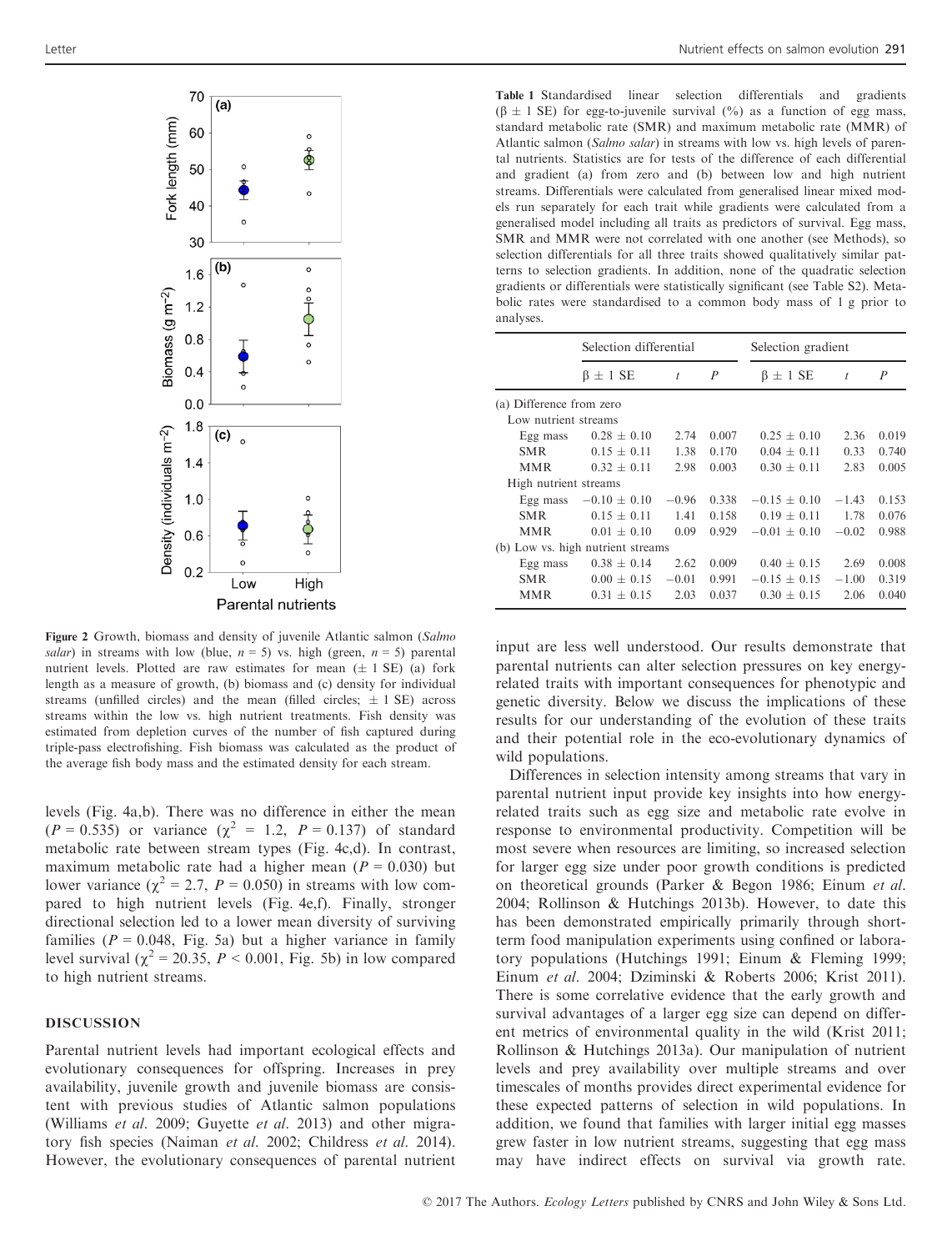

Figure 3 Selection differentials and gradients in streams with low (blue,  $n = 5$ ) vs. high (green,  $n = 5$ ) parental nutrient levels. Plotted are coefficients for standardised selection differentials and gradients for eggto-juvenile survival  $(\%)$  as a function of family level (a) egg mass, (b) standard metabolic rate and (c) maximum metabolic rate in full sibling Atlantic salmon (Salmo salar) families  $(n = 29)$  for individual streams (unfilled circles) and the mean (filled circles;  $\pm$  1 SE) across streams within the low vs. high nutrient treatments. See Table 1 for statistical analyses. Family level traits were not correlated with one another (see Methods), so selection differentials for all three traits showed qualitatively similar patterns to selection gradients.

However, faster growth and larger body size are not always beneficial for survival (Dibattista et al. 2007; Carlson et al. 2008). There was no evidence for an effect of growth on survival in our study. Our experimental design limited our analyses to surviving families only though, so further research is needed to tease apart the links between egg mass, growth and survival.

Selection for higher maximum metabolic rates observed in streams with low parental nutrients contrasts with results from laboratory studies showing that a lower metabolic rate is advantageous in poor quality environments (Bochdansky et al. 2005; Burton et al. 2011; Auer et al. 2015). Instead, our experimental evaluation of selection in the wild supports the alternative hypothesis that a high metabolic rate is favoured when competition is more intense. Individuals with higher metabolic rates are more likely to be dominant (Metcalfe et al. 1995; Biro & Stamps 2010) and thereby have priority access to more favourable areas, i.e. those with high food availability and low predation risk (Metcalfe et al. 2016). This may be critical to early survival, particularly in territorial species, since individuals that fail to establish feeding or refuge sites tend to be displaced and suffer higher mortality (Stamps 1983; Elliott 1986,



Figure 4 Phenotypic divergence in Atlantic salmon (Salmo salar) from streams with low (blue,  $n = 5$ ) vs. high (green,  $n = 5$ ) parental nutrients. Plotted are raw estimates for post-selection means and variances of (a–b) egg mass, (c–d) standard metabolic rate (SMR) and (e–f) maximum metabolic rate (MMR) for individual streams (unfilled circles) and the mean (filled circles;  $\pm$  1 SE) across streams within the low vs. high nutrient treatments. Metabolic rates are standardised to a common body mass of 1 g. Eggs from 29 full sibling salmon families were planted out in equal density across the 10 streams, so any final differences among streams reflect the products of selection.



Figure 5 Genetic divergence in Atlantic salmon (Salmo salar) from streams with low (blue,  $n = 5$ ) vs. high (green,  $n = 5$ ) parental nutrients. Plotted are raw estimates for (a) the number of surviving families and (b) the variance in family level survival for individual streams (unfilled circles) and the mean (filled circles;  $\pm$  1 SE) across streams within the low vs. high nutrient treatments.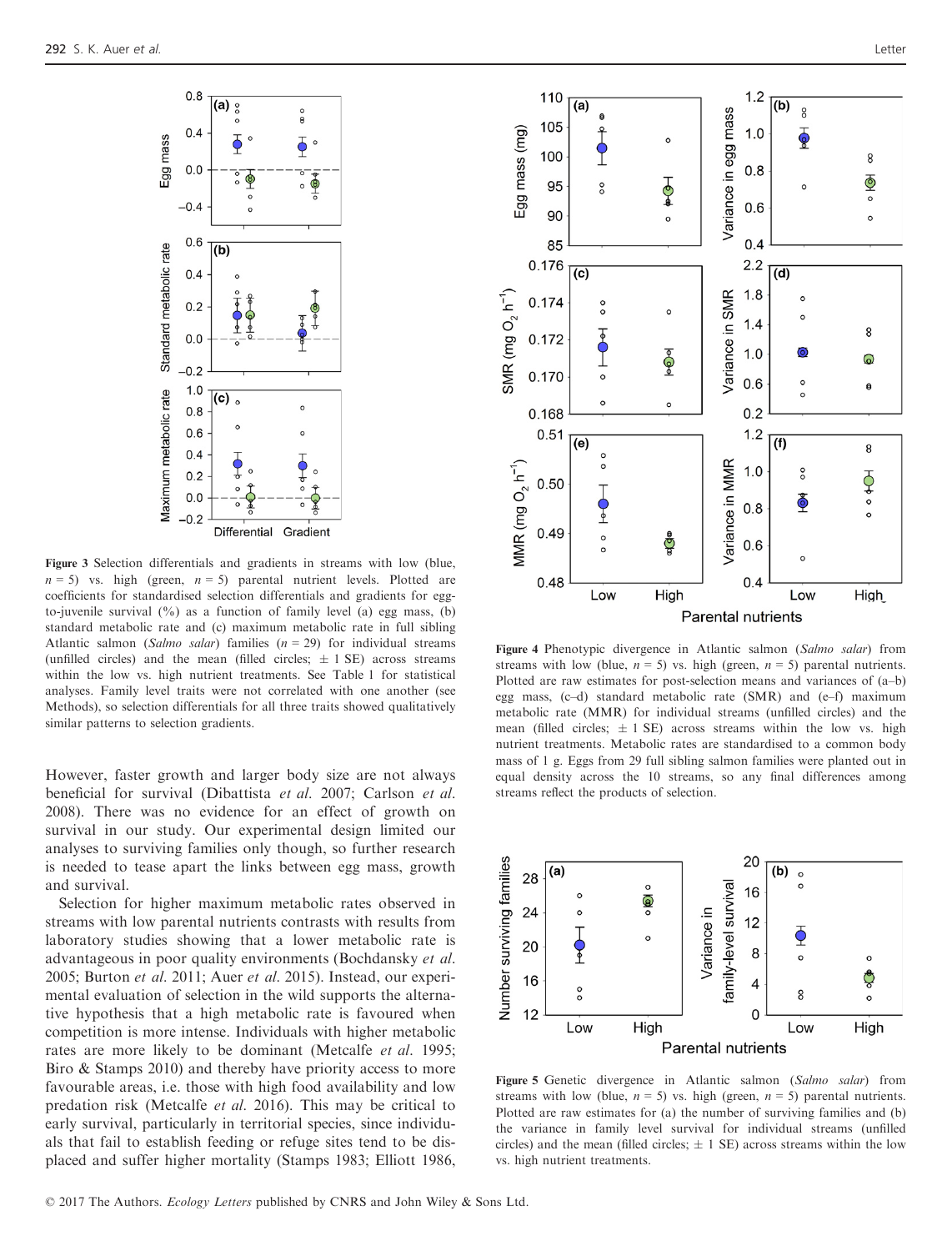1990). Laboratory studies demonstrate that metabolic rate can have either positive or negative effects on growth rate depending on food supply (Burton *et al.* 2011). There was no evidence in this study for an effect of metabolic rate on growth rate, nor of growth on survival in the wild. This suggests that the observed impact of metabolic rate on survival was mediated through its effect on the ability to acquire territories rather than any direct effect on growth rates.

Strong selection for larger egg mass and higher maximum metabolic rate in streams with low parental nutrients suggests the possibility for a relatively rapid evolutionary response, even under the moderate levels of heritability reported for egg mass in salmon (narrow-sense heritability  $h^2 \ge 0.50$ ; Kinnison et al. 2001) and maximum metabolic rate in vertebrates (mean  $\pm$  1 SE  $h^2$  = 0.49  $\pm$  0.07 calculated from White & Kearney 2013). Indeed, egg mass and maximum metabolic rate diverged rapidly (within months) between stream types. While our analysis is limited to the egg-to-juvenile stage of life, patterns of selection during this critical early stage are likely to play an important role in shaping longer term evolutionary changes. In age-structured populations, population growth rate and individual fitness respond more or less strongly to changes in natural selection at different ages (Hamilton 1966; Charlesworth 1994). Small changes in demographic rates (e.g. survival) of younger age classes typically have larger effects on fitness than do equivalent changes in demographic rates of older age classes. This is especially true in organisms where mortality during the egg-to-juvenile stage is often greater than 90%, as found here (Bradford 1995; Klemetsen et al. 2003; Bassar et al. 2016). As such, patterns of selection observed here are likely to have far reaching implications for fitness differences among families and overall growth (mean fitness) of these populations.

Observed effects of parental nutrients on patterns of family level survival provide experimental evidence for key components of eco-evolutionary feedbacks in wild populations: organisms can modify their surroundings to a large enough extent that these changes then alter their own selective environment (Post & Palkovacs 2009; Matthews et al. 2014; Hendry 2017). Alteration of selection pressures on egg size and metabolic rates may, in turn, feed back to influence future numbers of spawning parents and their nutrient subsidies, thereby leading to reciprocal interactions between ecological and evolutionary processes. However, the ecological consequences of evolutionary changes in these traits are likely to be complex. For example selection for increased egg size invariably comes at a cost to egg production (Einum et al. 2004); reduced egg production, in turn, may reduce the density of spawning adults but also lead indirectly to increased nutrient export by emigrating juveniles (Nislow et al. 2004; Moore et al. 2011), thereby creating a negative feedback that leads to further selection for larger egg size. In contrast, selection for increased aerobic capacity could have a positive impact on the number of spawning parents by enhancing their survival during migration (Martin et al. 2015; Eliason & Farrell 2016).

Nutrient subsidies and their effects on ecological and evolutionary processes are also likely to vary both spatially and temporally. Nutrient input depends on population size and mortality rates on the spawning grounds (Wipfli et al. 1999;

Jonsson & Jonsson 2003; Flecker et al. 2010). Incorporation of nutrients into the freshwater and surrounding terrestrial environment, in turn, depends on factors such as temperature, light levels and stream discharge (Naiman et al. 2002; Gende et al. 2004). Furthermore, nutrient subsidies are decreasing in some freshwater lakes and rivers due in part to population declines of anadromous fish species but also to other factors such as barriers to migration, active nutrient removal and the net export of nutrients by seaward migrating fish stocked in streams above dams that impede returning adults (Parrish et al. 1998; Gresh et al. 2000; Stockner et al. 2000; Nislow et al. 2004; Flecker et al. 2010; Moore et al. 2011). In other systems, however, nutrient subsidies from historically abundant anadromous fish have been replaced by anthropogenic inputs (e.g. via wastewater or agricultural runoff; Twining et al. 2013) or by introduced species (Twining et al. 2016). Selection pressures may therefore vary over time and among systems with different background nutrient levels such that small changes in nutrient subsidies have large impacts on selection in ultra-oligotrophic systems but little or no impact in more productive systems.

Our study is limited to one episode of selection, so it is not yet clear if observed selection pressures cause evolutionary changes over the long-term or if they lead to eco-evolutionary feedbacks between parental nutrient levels and organismal traits. Nevertheless, there is increasing evidence that nutrient subsidies from migratory fishes provide multiple opportunities for interactions between ecological and evolutionary processes at both the population and community level (Flecker et al. 2010; Hendry 2017). For example salmon carcasses can influence the genotypic effects of riparian tree species on ecosystem parameters (LeRoy et al. 2015). There is also evidence that selection on salmon migrating to their spawning grounds can alter nutrient dynamics; selection against larger sized Pacific salmon due to stranding and bear predation leads to changes in their size distribution and a subsequent decrease and increase, respectively, in the flux of nutrients into the spawning grounds (Carlson et al. 2011; Hendry 2017). Our study shows that changes in these nutrient subsidies can alter selection pressures on the fish themselves and influence subsequent trait distributions, thereby providing additional evidence for the importance of migratory fishes as mediators of eco-evolutionary dynamics in the wild.

#### ACKNOWLEDGMENTS

We thank D. Stewart from Marine Scotland Freshwater Fisheries Laboratory for determining the age of salmon parents from scalimetry; E. Rush, R. Golobek and M. Golobek of the Cromarty Firth Fishery Trust for helping with the artificial fertilisation of eggs and planting out of eggs and nutrients; G. Law, R. Phillips and A. Kirk for helping to maintain fish in the laboratory; R. Auer and M. Brydon for assistance during electro-fishing; and two referees for helpful comments. All procedures were carried out under the jurisdiction of the UK Home Office project license (PPL 70/8794) governed by the UK Animal Scientific Procedures Act 1986. This research was supported by a European Research Council Advanced Grant (number 322784) to NBM.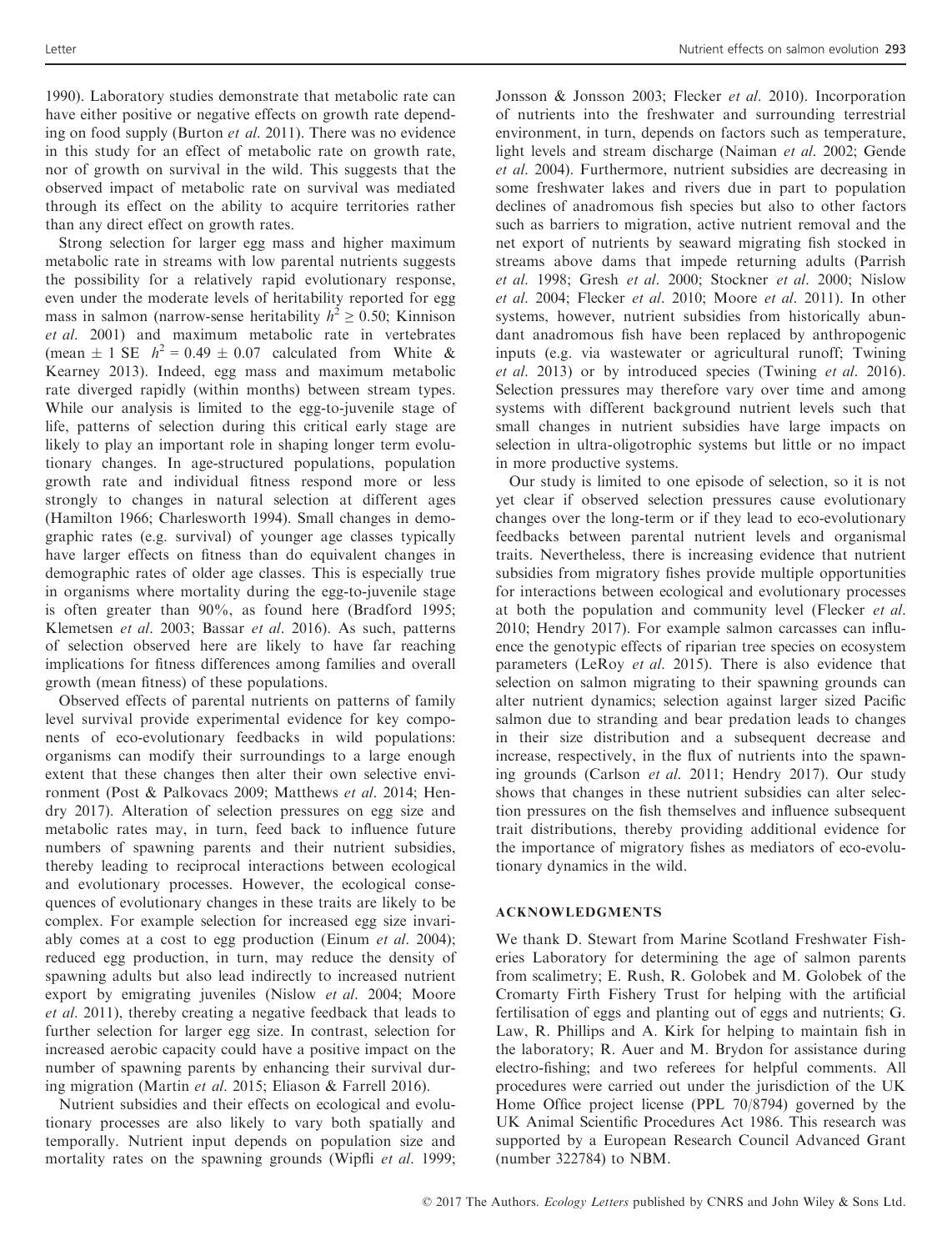### AUTHOR CONTRIBUTIONS

SKA, GJA, SM, DM, RDB, JDA, KHN and NBM contributed to the conceptual development and experimental planning of the study. SKA, GJA, SM, DM and HKD undertook the artificial fertilisation of salmon eggs. SKA, GJA and SM planted eggs and analogue carcasses out into streams. SM and LM reared salmon eggs in the hatchery and sampled invertebrates. SKA, GJA and DM measured egg mass and juvenile metabolic rates. SKA, GJA, SM, RDB, HKD, LM, TAJM, KS, DO, AG and NBM recaptured and measured fish. HKD and TAJM measured stream habitat parameters. GJA and TR sorted, processed and measured invertebrates with input from SKA and RDB. Data were analysed by SKA and RDB with input from NBM. The manuscript was written by SKA with input and final approval from all authors.

#### **REFERENCES**

- Ader, H.J. & Ader, M. (2008). Advising on Research Methods: A Consultant's Companion. Johannes van Kessel Publishing, Huizen, The Netherlands.
- Auer, S.K., Salin, K., Rudolf, A.M., Anderson, G.J. & Metcalfe, N.B. (2015). The optimal combination of standard metabolic rate and aerobic scope for somatic growth depends on food availability. Funct. Ecol., 29, 479–486.
- Auer, S.K., Killen, S.S. & Rezende, E.L. (2017). Resting vs active: a meta-analysis of the intra-and inter-specific associations between minimum, sustained, and maximum metabolic rates in vertebrates. Funct. Ecol., 31, 1728–1738.
- Bassar, R.D., Letcher, B.H., Nislow, K.H. & Whiteley, A.R. (2016). Changes in seasonal climate outpace compensatory density-dependence in eastern brook trout. Global Change Biol., 22, 577–593.
- Benke, A.C., Huryn, A.D., Smock, L.A. & Wallace, J.B. (1999). Lengthmass relationships from freshwater macroinvertebrates in North America with particular reference to the southeastern United States. J. N. Am. Benthol. Soc., 18, 308–343.
- Bird, D. & Prairie, Y. (1985). Practical guidelines for the use of zooplankton length-weight regression equations. J. Plankton Res., 7, 955–960.
- Biro, P.A. & Stamps, J.A. (2010). Do consistent individual differences in metabolic rate promote consistent individual differences in behavior?. Trends. Ecol. Evol., 25, 653–659.
- Bochdansky, A., Grønkjær, P., Herra, T. & Leggett, W. (2005). Experimental evidence for selection against fish larvae with high metabolic rates in a food limited environment. Mar. Biol., 147, 1413–1417.
- Bradford, M.J. (1995). Comparative review of Pacific salmon survival rates. Can. J. Fish Aquat. Sci., 52, 1327–1338.
- Burton, T., Killen, S., Armstrong, J. & Metcalfe, N. (2011). What causes intraspecific variation in resting metabolic rate and what are its ecological consequences? Proc. R. Soc. B-Biol. Sci., 278, 3465–3473.
- Carlson, S.M., Olsen, E.M. & Vøllestad, L.A. (2008). Seasonal mortality and the effect of body size: a review and an empirical test using individual data on brown trout. Funct. Ecol., 22, 663–673.
- Carlson, S., Quinn, T. & Hendry, A. (2011). Eco-evolutionary dynamics in Pacific salmon. Heredity, 106, 438–447.
- Charlesworth, B. (1994). Evolution in Age-Structured Populations. Cambridge University Press Cambridge, UK.
- Childress, E.S., Allan, J.D. & McIntyre, P.B. (2014). Nutrient subsidies from iteroparous fish migrations can enhance stream productivity. Ecosystems, 17, 522–534.
- Dibattista, J., Feldheim, K., Gruber, S. & Hendry, A. (2007). When bigger is not better: selection against large size, high condition and fast growth in juvenile lemon sharks. J. Evol. Biol., 20, 201–212.
- Dziminski, M. & Roberts, J. (2006). Fitness consequences of variable maternal provisioning in quacking frogs (Crinia georgiana). J. Evol. Biol., 19, 144–155.
- Einum, S. & Fleming, I.A. (1999). Maternal effects of egg size in brown trout (Salmo trutta): norms of reaction to environmental quality. Proc. R. Soc. B-Biol. Sci., 266, 2095–2100.
- Einum, S., Kinnison, M.T., Hendry, A.P. & Stearns, S. (2004). Evolution of egg size and number. In: Evolution Illuminated: Salmon and Their Relatives. (eds Hendry, A.P., Stearns, S.C.). Oxford University Press, New York, New York, pp. 126–153.
- Eliason, E. & Farrell, A. (2016). Oxygen uptake in Pacific salmon Oncorhynchus spp.: when ecology and physiology meet. J. Fish Biol., 88, 359–388.
- Elliott, J. (1986). Spatial distribution and behavioural movements of migratory trout Salmo trutta in a Lake District stream. J. Anim. Ecol., 55, 907–922.
- Elliott, J. (1990). Mechanisms responsible for population regulation in young migratory trout, Salmo trutta. III. The role of territorial behaviour. J. Anim. Ecol., 59, 803–818.
- Flecker, A.S., McIntyre, P.B., Moore, J.W., Anderson, J.T., Taylor, B.W. & Hall, R.O. Jr (2010). Migratory fishes as material and process subsidies in riverine ecosystems. In: Community ecology of stream fishes: concepts, approaches, and techniques. American Fisheries Society, Symposium,, pp. 559–592.
- Fleming, I.A. (1996). Reproductive strategies of Atlantic salmon: ecology and evolution. Rev. Fish Biol. Fish, 6, 379–416.
- Fleming, I.A. & Ng, S. (1987). Evaluation of techniques for fixing, preserving, and measuring salmon eggs. Can. J. Fish Aquat. Sci., 44, 1957–1962.
- Gende, S.M., Quinn, T.P., Willson, M.F., Heintz, R. & Scott, T.M. (2004). Magnitude and fate of salmon-derived nutrients and energy in a coastal stream ecosystem. J. Freshwat. Ecol., 19, 149–160.
- Gowans, A., Armstrong, J., Priede, I. & Mckelvey, S. (2003). Movements of Atlantic salmon migrating upstream through a fish-pass complex in Scotland. Ecol. Freshwat. Fish, 12, 177–189.
- Gresh, T., Lichatowich, J. & Schoonmaker, P. (2000). An estimation of historic and current levels of salmon production in the Northeast Pacific ecosystem: evidence of a nutrient deficit in the freshwater systems of the Pacific Northwest. Fisheries, 25, 15–21.
- Guyette, M.Q., Loftin, C.S. & Zydlewski, J. (2013). Carcass analog addition enhances juvenile Atlantic salmon (Salmo salar) growth and condition. Can. J. Fish Aquat. Sci., 70, 860–870.
- Guyette, M.Q., Loftin, C.S., Zydlewski, J. & Cunjak, R. (2014). Carcass analogues provide marine subsidies for macroinvertebrates and juvenile Atlantic salmon in temperate oligotrophic streams. Freshwat. Biol., 59, 392–406.
- Hamilton, W.D. (1966). The moulding of senescence by natural selection. J. Theor. Biol., 12, 12–45.
- Hendry, A.P. (2017). Eco-Evolutionary Dynamics. Princeton University Press, Princeton, NJ.
- Hutchings, J.A. (1991). Fitness consequences of variation in egg size and food abundance in brook trout Salvelinus fontinalis. Evolution, 45, 1162–1168.
- Jonsson, B. & Jonsson, N. (2003). Migratory Atlantic salmon as vectors for the transfer of energy and nutrients between freshwater and marine environments. Freshwat. Biol., 48, 21–27.
- Kinnison, M.T., Unwin, M.J., Hendry, A.P. & Quinn, T.P. (2001). Migratory costs and the evolution of egg size and number in introduced and indigenous salmon populations. Evolution, 55, 1656–1667.
- Klemetsen, A., Amundsen, P.A., Dempson, J., Jonsson, B., Jonsson, N. & O'connell, M. et al. (2003). Atlantic salmon Salmo salar L., brown trout Salmo trutta L. and Arctic charr Salvelinus alpinus (L.): a review of aspects of their life histories. Ecol. Freshwat. Fish, 12, 1–59.
- Krist, M. (2011). Egg size and offspring quality: a meta-analysis in birds. Biol. Rev., 86, 692–716.
- LeRoy, C.J., Fischer, D.G., Andrews, W.M., Belleveau, L., Barlow, C.H. & Schweitzer, J.A. et al. (2015). Salmon carcasses influence genetic